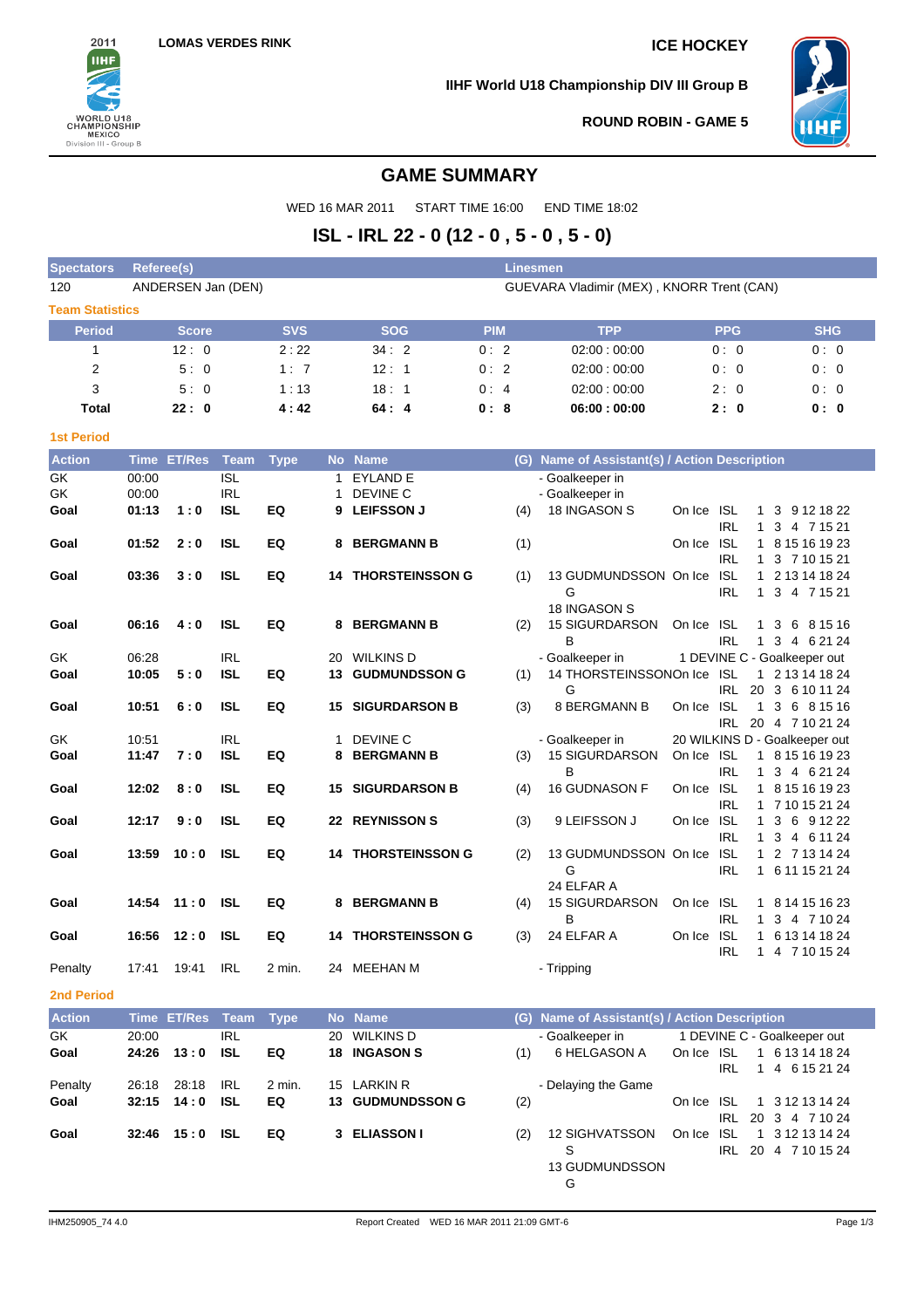

## **IIHF World U18 Championship DIV III Group B**



## **ROUND ROBIN - GAME 5**

| <b>Action</b> |       | Time ET/Res Team Type |     |    | No Name                   |     | (G) Name of Assistant(s) / Action Description |                             |                  |  |                   |
|---------------|-------|-----------------------|-----|----|---------------------------|-----|-----------------------------------------------|-----------------------------|------------------|--|-------------------|
| GK            | 34:07 |                       | ISL |    | 20 ORRASON B              |     | - Goalkeeper in                               | 1 EYLAND E - Goalkeeper out |                  |  |                   |
| Goal          |       | 34:07 16:0 ISL        |     | EQ | <b>14 THORSTEINSSON G</b> | (4) |                                               | On Ice ISL 1 7 13 14 21 24  |                  |  |                   |
|               |       |                       |     |    |                           |     |                                               |                             | IRL 1 2 3 4 7 24 |  |                   |
| Goal          |       | 36:40 17:0 ISL        |     | EQ | <b>15 SIGURDARSON B</b>   | (5) | 16 GUDNASON F                                 | On Ice ISL 20 8 12 15 16 18 |                  |  |                   |
|               |       |                       |     |    |                           |     |                                               |                             |                  |  | IRL 20 2 3 4 7 15 |

### **3rd Period**

| <b>Action</b> | <b>Time</b> | <b>ET/Res</b> | Team       | <b>Type</b>     | <b>No</b> | <b>Name</b>         | (G) | Name of Assistant(s) / Action Description |        |                 |                               |  |
|---------------|-------------|---------------|------------|-----------------|-----------|---------------------|-----|-------------------------------------------|--------|-----------------|-------------------------------|--|
| GK.           | 40:00       |               | <b>IRL</b> |                 |           | DEVINE C            |     | - Goalkeeper in                           |        |                 | 20 WILKINS D - Goalkeeper out |  |
| Goal          | 45:58       | 18:0          | <b>ISL</b> | EQ              | 8         | <b>BERGMANN B</b>   | (5) | <b>16 GUDNASON F</b>                      | On Ice | ISL             | 20 8 9 12 15 16               |  |
|               |             |               |            |                 |           |                     |     |                                           |        | <b>IRL</b>      | 3 7 10 21 24                  |  |
| GK            | 49:59       |               | IRL        |                 | 20        | <b>WILKINS D</b>    |     | - Goalkeeper in                           |        |                 | 1 DEVINE C - Goalkeeper out   |  |
| Penalty       | 49:59       | 51:19         | <b>IRL</b> | $2$ min.        | 15        | <b>LARKIN R</b>     |     | - Delaying the Game                       |        |                 |                               |  |
| Goal          | 51:19       | 19:0          | <b>ISL</b> | PP <sub>1</sub> |           | <b>8 BERGMANN B</b> | (6) | <b>15 SIGURDARSON</b>                     | On Ice | ISL.            | 20 8 15 16 19 22              |  |
|               |             |               |            |                 |           |                     |     | B                                         |        | IRL.<br>20      | 4 10 21 24                    |  |
| Penalty       | 52:12       | 52:52         | <b>IRL</b> | 2 min.          | 15        | LARKIN R            |     | - Interference                            |        |                 |                               |  |
| Goal          | 52:52       | 20:0          | <b>ISL</b> | PP <sub>1</sub> | 9.        | <b>LEIFSSON J</b>   | (5) | 2 GUDLAUGSSON                             | On Ice | ISL.<br>20      | 2 3<br>9 12 22                |  |
|               |             |               |            |                 |           |                     |     | Κ                                         |        | 20<br>IRL.      | 2 3 6 24                      |  |
| GK            | 53:22       |               | <b>IRL</b> |                 |           | DEVINE C            |     | - Goalkeeper in                           |        |                 | 20 WILKINS D - Goalkeeper out |  |
| Goal          | 53:22       | 21:0          | <b>ISL</b> | EQ              |           | 6 HELGASON A        | (1) | 24 ELFAR A                                | On Ice | ISL I           | 20 6 12 13 14 24              |  |
|               |             |               |            |                 |           |                     |     |                                           |        | IRL.<br>20      | 4 6 10 15 24                  |  |
| Goal          | 58:36       | 22:0          | <b>ISL</b> | EQ              |           | 24 ELFAR A          | (1) | 13 GUDMUNDSSON On Ice                     |        | ISL.            | 20 13 14 19 23 24             |  |
|               |             |               |            |                 |           |                     |     | G                                         |        | <b>IRL</b><br>1 | 3<br>4 7 10 24                |  |
|               |             |               |            |                 |           |                     |     | <b>14 THORSTEINSSON</b>                   |        |                 |                               |  |
|               |             |               |            |                 |           |                     |     | G                                         |        |                 |                               |  |
| GK            | 60:00       |               | <b>ISL</b> |                 |           |                     |     |                                           |        |                 | 20 ORRASON B - Goalkeeper out |  |
| GK            | 60:00       |               | <b>IRL</b> |                 |           |                     |     |                                           |        |                 | 1 DEVINE C - Goalkeeper out   |  |

#### **Goalkeeper Records**

#### **Team : ISL - Iceland Team : IRL - Ireland**

| No Name           | <b>SOG SVS</b> | <b>MIP</b> | No Name              |    | SOG SVS | <b>MIP</b> |
|-------------------|----------------|------------|----------------------|----|---------|------------|
| EYLAND Einar      |                | 2 34:07    | 1 DEVINE Christopher | 39 |         | 27 32:14   |
| 20 ORRASON Bjarki |                | 2 25:53    | 20 WILKINS Dylan     | 25 |         | 15 27:46   |

#### **Game Statistics**

| Team: ISL (blue) |                                |   |   |            |   |                |               |           |                |       |
|------------------|--------------------------------|---|---|------------|---|----------------|---------------|-----------|----------------|-------|
|                  |                                |   |   |            |   |                | Shots on Goal |           |                |       |
| No Pos           | <b>Name</b>                    | G | A | <b>PIM</b> | 1 | $\overline{2}$ | 3             | <b>OT</b> | <b>TS</b>      | $+/-$ |
| 3 D              | ELIASSON Ingolfur +C (BP)      |   | 0 | 0          | 0 | 1              | 0             |           |                | $+6$  |
| 8F               | <b>BERGMANN Brynjar</b>        | 6 |   | 0          | 6 | 2              | 4             |           | 12             | $+8$  |
| 12 D             | SIGHVATSSON Sigursteinn +A     | 0 |   | 0          | 0 | 0              |               |           |                | $+7$  |
| 15F              | SIGURDARSON Bjorn +A           | 3 | 4 | 0          | 3 |                |               |           | 5              | $+8$  |
| 16 F             | <b>GUDNASON Falur</b>          | 0 | 3 | 0          | 3 | $\mathbf 0$    | 0             |           | 3              | $+8$  |
| 2 D              | <b>GUDLAUGSSON Kari</b>        | 0 |   | 0          | 0 | 0              | 0             |           | $\Omega$       | $+3$  |
| 6 D              | <b>HELGASON Andri</b>          |   |   | 0          | 2 | $\Omega$       | 4             |           | 6              | $+6$  |
| 9F               | LEIFSSON Johann                | 2 |   | 0          |   | $\Omega$       | 3             |           | 4              | $+3$  |
| 18 D             | <b>INGASON Steindor</b>        |   | 2 | 0          |   |                |               |           | 3              | $+6$  |
| 22 F             | REYNISSON Sigurdur             |   | 0 | 0          | 3 | 2              | 0             |           | 5              | $+2$  |
| 7 D              | <b>ARNASON Ingthor</b>         | 0 | 0 | 0          | 3 | 0              | 0             |           | 3              | $+2$  |
| 13 F             | <b>GUDMUNDSSON Gunnlaugur</b>  | 2 | 4 | 0          | 2 | 2              | 0             |           | 4              | $+10$ |
| 14 F             | <b>THORSTEINSSON Gudmundur</b> | 4 | 2 | 0          | 3 | 2              | 0             |           | 5              | $+11$ |
| 21 D             | PALSSON Birgir                 | 0 | 0 | 0          |   | $\mathbf 0$    | 0             |           |                | $+1$  |
| 24 F             | <b>ELFAR Arnar</b>             |   | 3 | 0          | 5 | 1              | 3             |           | 9              | $+10$ |
| 19 <sub>D</sub>  | <b>OLAFSSON Viktor</b>         | 0 | 0 | 0          |   | 0              |               |           | $\overline{2}$ | $+4$  |
| 23 F             | <b>SVAVARSSON Viktor</b>       | 0 | 0 | 0          | 0 | $\mathbf 0$    | 0             |           | 0              | $+5$  |
| 1 GK             | <b>EYLAND Einar</b>            | 0 | 0 | 0          | 0 | 0              | 0             |           | 0              |       |